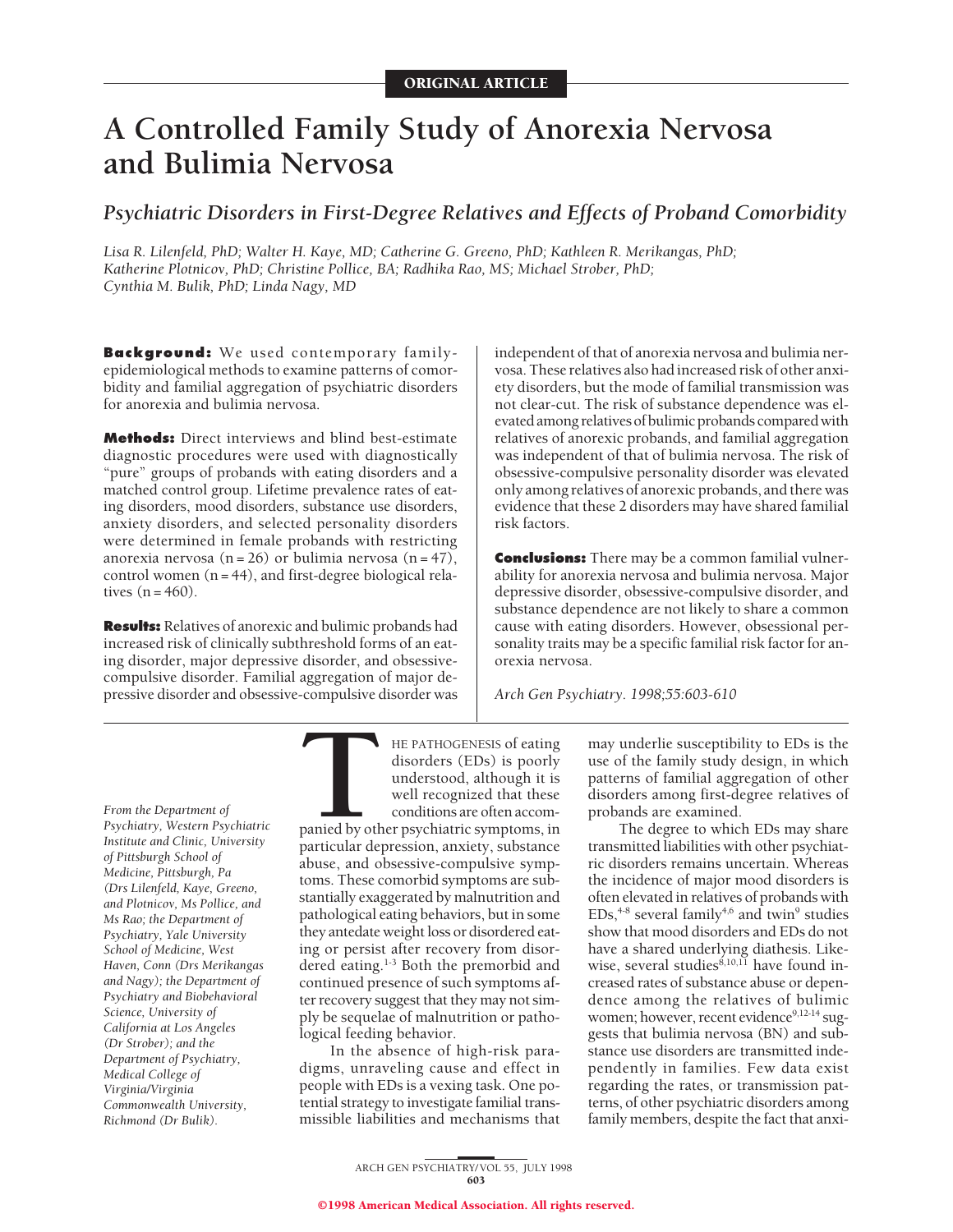# *SUBJECTS AND METHODS*

# **PROBANDS**

Probands included 26 women who fulfilled *DSM-III-R* criteria24 for AN, 47 women who fulfilled *DSM-III-R* criteria for BN, and 44 control women (CW) with no history of an ED. All probands with EDs were recruited from the inpatient and outpatient ED programs at Western Psychiatric Institute and Clinic, Pittsburgh, Pa, and from advertisements in a campus newspaper. The CW were recruited from a commercial mailing list and were matched by age and ZIP code to the probands with EDs. All probands gave informed consent to participate in this study according to institutional guidelines, and to permit research staff to contact first-degree relatives to solicit participation in this study.

The probands with AN ranged in age from 16 to 39 years (mean  $\pm$  SD, 24.5  $\pm$  5.9 years) and had never engaged in bingeing or vomiting. Since a sizable minority of women with AN eventually develop binge eating,<sup>25</sup> recruitment was limited to women who fulfilled diagnostic criteria for a minimum of 3 years before ascertainment. These criteria were used to ensure that the AN group consisted of "pure restrictors" who would be less likely to later develop bulimic symptoms. Similarly, to obtain a "pure bulimic" group, probands with BN must have had the onset of BN at least 3 years before study entry and have had no history of AN. The probands with BN ranged in age from 17 to 43 years (mean  $\pm$  SD, 25.3  $\pm$  5.9 years).

The CW were selected to have never had a history of any diagnosable ED or ED behavior. This was done to ascertain rates of psychiatric illness in family members when an ED was not present in the proband. These probands ranged in age from 17 to 41 years (mean  $\pm$  SD, 26.1  $\pm$  6.2 years). Potential CW probands were excluded if they had a history of weighing less than 90% or more than 125% of ideal body weight since menarche.<sup>26</sup> Because CW were chosen to otherwise be a representative community sample, they were not screened for a lifetime history of any other psychiatric disorder, aside from an ED, before entering the study. We have no evidence to suggest that our CW were not representative of the general population,<sup>27</sup> with the exception that they had

no history of ED problems. However, they also had a relatively low rate of major depressive disorder (MDD). Because malnutrition has been shown to exaggerate depressive symptoms,<sup>28,29</sup> we used additional criteria requiring substantial impairment in school or occupational functioning independent of an episode of malnutrition to make this diagnosis for all probands and relatives. All other diagnoses were made according to *DSM-III-R* criteria.24

#### **ASSESSMENT OF PROBANDS**

All interviews with AN, BN, and CW probands were conducted face to face. Eighty-five percent of AN probands had restored their weight (ie, above 85% of ideal body weight) at the time of interview. Because impaired cognitive functioning at low body weight might have confounded the collection of reliable information, subjects below 85% of ideal body weight were interviewed only after a psychiatrist (W.H.K.) judged them to have reasonably intact cognitive functioning.

#### **ASSESSMENT OF RELATIVES**

Whenever possible, first-degree relatives were interviewed in person; otherwise they were interviewed by telephone. Few relatives of each proband group (8 in the AN group, 17 in the BN group, and 14 in the CW group) refused participation in the study. The mean number of relatives in the study per proband was 3.4 for AN, 3.5 for BN, and 4.3 for CW. The percentage of relatives who were directly interviewed either in person or by telephone was 73% for AN, 64% for BN, and 72% for CW. These rates did not differ significantly across groups  $(\chi^2 = 3.52, P < .17)$ . Among relatives who were directly interviewed, 29% of AN, 31% of BN, and 37% of CW probands' relatives were interviewed in person; the remainder were interviewed by telephone. These rates also did not differ significantly from each other across groups ( $\chi^2$  = 1.47, *P*<.48). Information was obtained on unavailable relatives through family history interviews, with the proband and all other participating family members serving as informants. Thus, every proband, and the majority of relatives, was directly interviewed and also had multiple informants from whom psychiatric

RESULTS

# **CHARACTERISTICS OF PROBANDS AND RELATIVES**

The 3 groups of probands (**Table 1**) were of similar ages at the time of the study. The AN and BN probands had similar ages at onset of their ED. Predictably, AN probands weighed significantly less at the time of the study and had been at a lower percentage body weight in the past compared with BN and CW probands. In the past, BN probands had weighed significantly more than both other groups, and CW had been at higher weights than AN probands. The 3 groups of relatives were of similar ages at the time of the study, with the exception of a trend for the sisters of AN probands to have a younger average age than the sisters of BN and CW probands

ety disorders and personality disorders commonly occur in probands with EDs.<sup>15-22</sup> Finally, although evidence of the familiality of EDs exists,<sup>4,10,23</sup> whether EDs "breed true" or share transmitted liabilities with various behavioral phenotypes remains largely unsettled.

The purpose of the study reported herein was to use contemporary family-epidemiological methods to determine rates and patterns of cotransmission of psychiatric disorders in families of probands with EDs. The questions addressed in this study are as follows: (1) Do EDs aggregate in families of probands with EDs? (2) Are rates of other psychiatric disorders elevated in relatives of such probands, and are there differential patterns of familial aggregation in probands with anorexia nervosa (AN) and BN? (3) Is there evidence that EDs share transmissible risk factors in common with other major psychiatric disorders?

> ARCH GEN PSYCHIATRY/ VOL 55, JULY 1998 604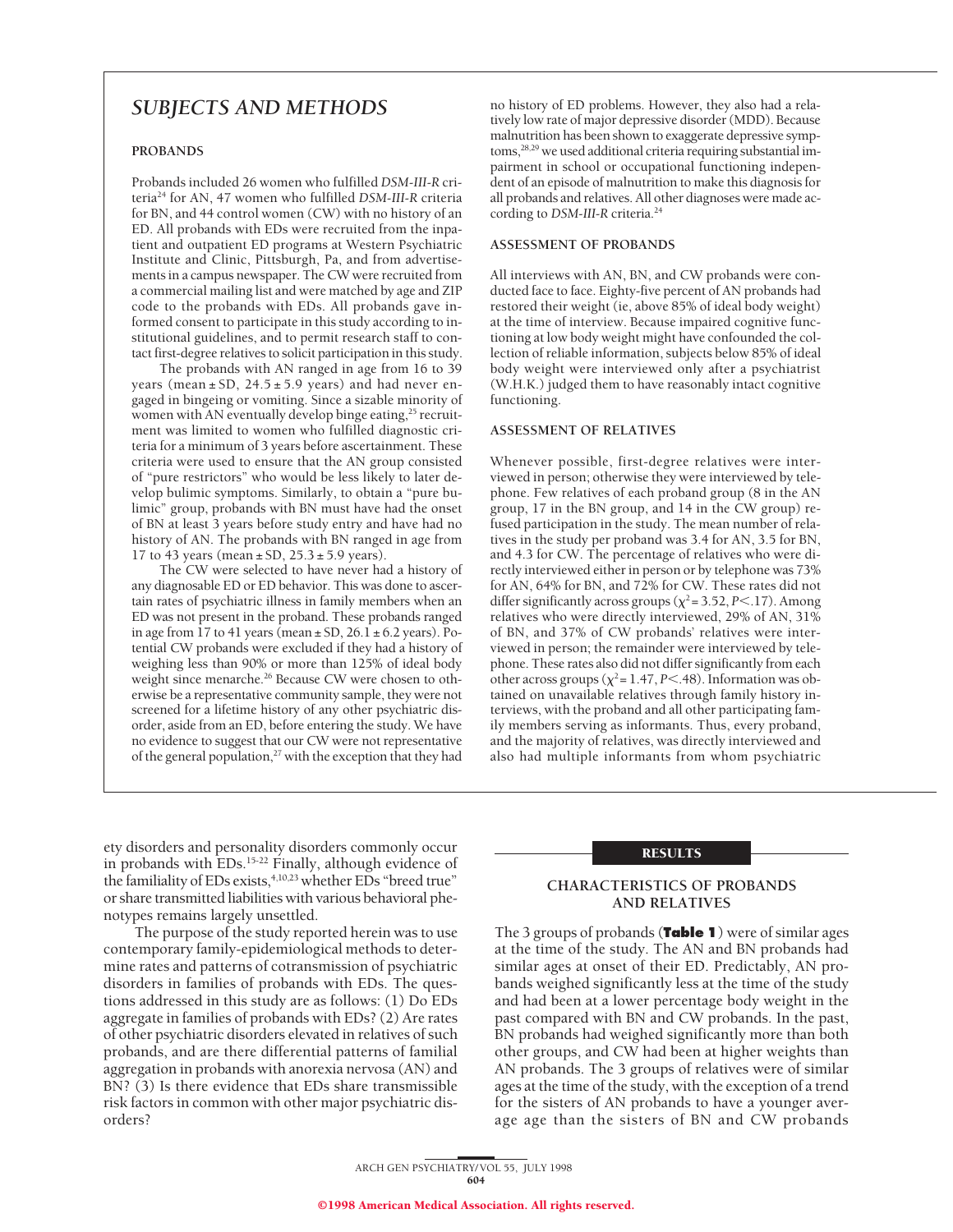diagnostic information was obtained. Interviewers were kept blind to the identity and diagnosis of the proband whose relative they were assessing. Their report on the proband was obtained last, to keep the interviewer blind as to the identification of the family.

#### **MEASURES**

All interviewers were master's- or doctoral-level psychologists with diagnostic assessment experience. Interviewers underwent extensive training with each assessment instrument. Initial training of the 5 interviewers involved didactic instruction and reviews of taped and live interviews. All scored interviews were reviewed by a senior member of the research team.

All probands and relatives older than 17 years were given the Schedule for Affective Disorders and Schizophrenia–Lifetime Version,30 as modified by Merikangas and colleagues,31 to establish lifetime *DSM-III-R* Axis I disorders. The Schedule for Affective Disorders and Schizophrenia for School-Age Children–Epidemiologic Version<sup>32</sup> was used to assess lifetime psychopathological disorders in those subjects who were younger than 18 years. The Eating Disorders Family History Interview, a structured clinical interview (M.S., unpublished data, 1987), was used to gather detailed information on weight and eating history. A modified version of the Eating Disorders Family History Interview was used to make *DSM-III-R* ED diagnoses among probands and relatives, as it provides extensive information about eating-related variables and complements the briefer ED modules of the Schedule for Affective Disorders and Schizophrenia–Lifetime Version and Schedule for Affective Disorders and Schizophrenia for School-Age Children– Epidemiologic Version. The Family History Research Diagnostic Criteria,<sup>33</sup> updated by Merikangas and colleagues<sup>31</sup> to conform to *DSM-III-R* criteria, was also used to collect psychiatric history data on first-degree relatives. We additionally conducted a preliminary assessment of obsessivecompulsive personality disorder (OCPD) and cluster B personality disorders in probands and relatives. Subjects were asked the 11 questions from the Structured Clinical Interview for *DSM-III-R* Personality Disorders<sup>34</sup> that constitute an OCPD diagnosis, and were also asked questions from

the Personality Disorders Examination<sup>35</sup> that were chosen to assess cluster B disorders.

# **BEST-ESTIMATE DIAGNOSTIC PROCEDURES**

Final diagnoses were rendered at conferences where the interviewers, reviewers, and the principal investigator were kept blind to the identity of the families. Interviewers presented their diagnoses to the team, and supporting evidence for these diagnoses was discussed. Also included was the interviewer's level of certainty for assigned diagnoses on a 3-point scale indicating extent of confidence in the subject's report. Members of the same family were not presented consecutively, to prevent diagnostic bias that might have resulted from hearing diagnoses of other family members. Probands were presented after all other relatives' diagnoses were completed.

#### **DATA ANALYSIS**

Unadjusted lifetime rates of disorders for probands and relatives were compared by  $\chi^2$  tests with 1 *df* and Yates correction for  $2 \times 2$  tables or Fisher exact tests where appropriate. The same analyses were performed to compare disorder rates between siblings and parents in each group. Alpha was set at *P*<.05. Age-corrected lifetime rates among relatives were compared by Cox proportional hazards (PH) model, a semiparametric multivariate regression model for survival data.<sup>36</sup> The PH procedure yields a ratio of the hazards, or agespecific incidences, of the outcome variable (ie, disorders of interest in relatives) while simultaneously controlling for potentially confounding variables. Three covariates were included in all PH models: the sex, age, and interview status of the relative (ie, whether the relative was directly interviewed or whether information was obtained solely from family history interviews with other relatives). The specificity of transmission of EDs and other disorders was examined by stratification of AN and BN probands by the presence or absence of comorbid disorders in which significant aggregation was observed in the PH models. Rates of illness in the relatives of these stratified groups were then compared with rates among the relatives of CW. All analyses were performed with BMDP statistical software.<sup>37</sup>

(**Table 2**). Similar percentages of relatives from each proband group were directly interviewed.

# **LIFETIME RATES OF PSYCHIATRIC DISORDERS IN PROBANDS**

The AN and BN probands had similar lifetime rates of MDD, and these rates were significantly greater than rates among CW probands (**Table 3**). The highest rates of obsessivecompulsive disorder (OCD) and OCPD comorbidity were found among AN probands, who differed significantly from both BN and CW probands. The AN probands also had increased rates of generalized anxiety disorder (GAD), as well as social and simple phobias, compared with CW. The BN probands had significantly increased rates of alcohol and drug dependence compared with both AN and CW probands. In addition, BN probands had significantly elevated rates of posttraumatic stress disorder, OCD, and cluster B personality disorders compared with CW.

# **LIFETIME RATES OF PSYCHIATRIC DISORDERS IN RELATIVES**

Unadjusted lifetime rates of disorders among first-degree relatives are shown in **Table 4**. Relatives of AN and BN probands had similar lifetime rates of ED not otherwise specified and any ED, and these rates were significantly greater than rates among relatives of CW probands. Relatives of BN probands had significantly higher rates, and relatives of AN probands had a trend ( $P$ <.06) toward higher rates, of MDD than relatives of CW probands. Relatives of both AN and BN probands demonstrated increased rates of GAD and panic disorder compared with relatives of CW. Relatives of AN probands had significantly increased rates of social phobia and

ARCH GEN PSYCHIATRY/ VOL 55, JULY 1998 605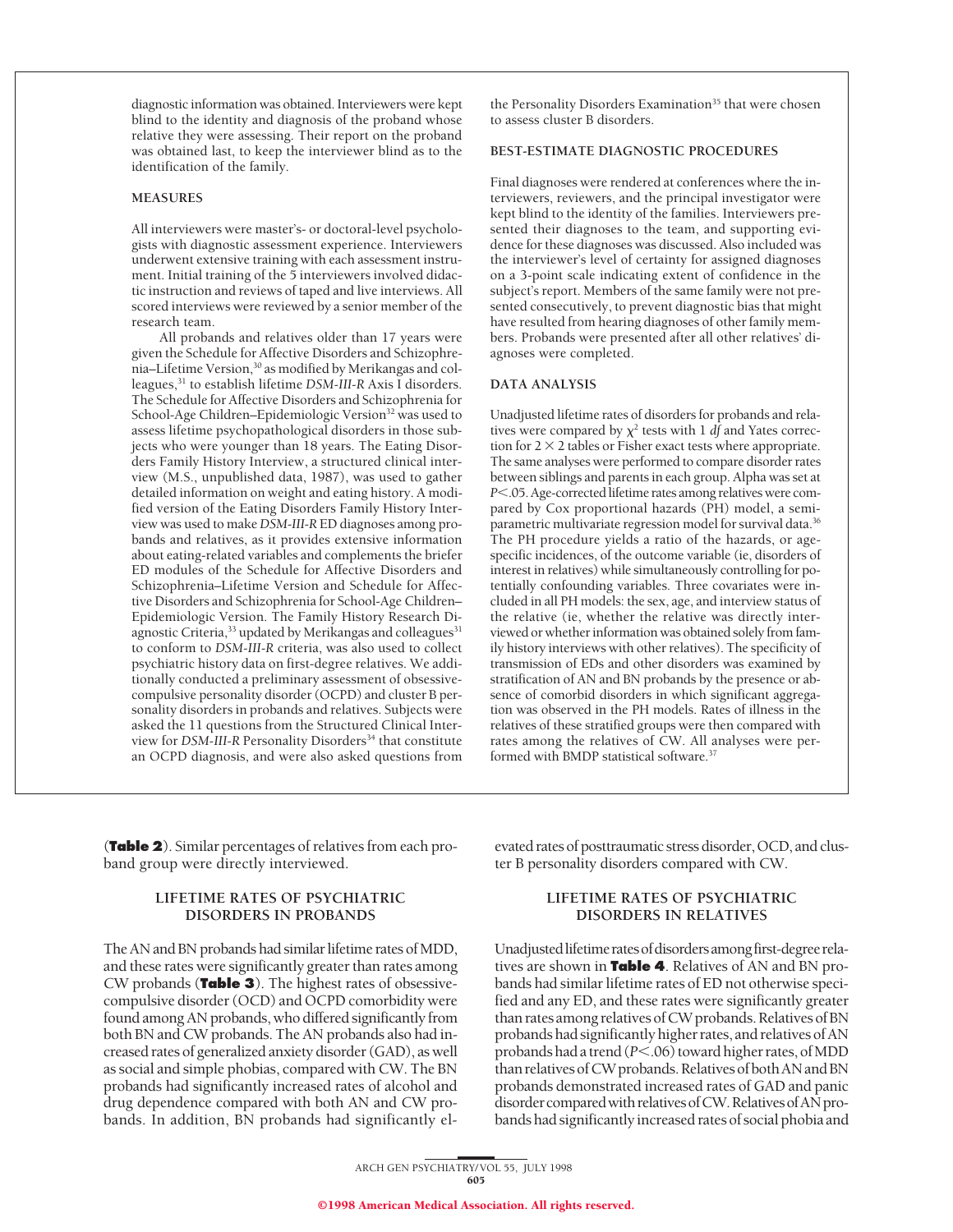|                                 | AN $(n = 26)$ †    | $BN(n = 47)$                  | $CW(n = 44)$                 | Test                 | P       |
|---------------------------------|--------------------|-------------------------------|------------------------------|----------------------|---------|
| Age at study, y                 | $24.5 \pm 5.9$     | $25.3 \pm 5.9$                | $26.1 \pm 6.2$               | $F_{2,114} = 0.57$   | .57     |
| Age at eating disorder onset, y | $16.3 \pm 4.3$     | $16.9 \pm 3.2$                | $\dots$ $\ddagger$           | $F_{1,71} = 1.24$    | .27     |
| % IBW at study entry            | $90.4 \pm 14.8$    | $106.6 \pm 13.0$ <sub>h</sub> | $107.9 \pm 9.7$ <sub>h</sub> | $F_{2,114} = 18.98$  | < 0.01  |
| Lowest % IBW                    | $62.6 \pm 11.4$    | $91.4 \pm 8.6$ <sub>h</sub>   | $95.1 \pm 9.6$ <sub>h</sub>  | $F_{2,114} = 103.04$ | < 0.001 |
| Highest % IBW                   | $102.3 \pm 11.1_a$ | $118.6 \pm 12.5$              | $109.4 \pm 9.1$              | $F_{2,114} = 19.51$  | < 0.001 |

\*AN indicates anorexic probands; BN, bulimic probands; CW, control women; and IBW, ideal body weight.<sup>26</sup> Each row represents <sup>a</sup> separate analysis of variance and pairwise comparison. For IBW variables, values with different subscript letters differ at  $\mathsf{P}{<}.01.$ 

 $\dagger$ Data are given as mean  $\pm$  SD.

‡Ellipses indicate data not applicable.

|                                         | AN                  | <b>BN</b>            | <b>CW</b>            | Test               |      |
|-----------------------------------------|---------------------|----------------------|----------------------|--------------------|------|
| All relatives, No. (age, y)             | $93(40.1 \pm 15.3)$ | $177(41.9 \pm 15.6)$ | $190(40.2 \pm 14.8)$ | $F_{2,457} = 0.33$ | .72  |
| Females, No.                            | 46                  | 89                   | 100                  |                    |      |
| Mothers, No. (age, y)                   | $26(51.7 \pm 7.4)$  | 47 $(50.7 \pm 9.5)$  | 44 $(52.5 \pm 8.6)$  | $F_{2.114} = 0.50$ | .61  |
| Sisters, No. (age, y)                   | $20(24.4 \pm 6.9)$  | 42 $(30.0 \pm 11.9)$ | 56 $(29.6 \pm 7.7)$  | $F_{2.115} = 2.74$ | .07  |
| Males, No.                              | 47                  | 88                   | 90                   |                    |      |
| Fathers, No. (age, y)                   | $25(52.9 \pm 6.9)$  | $47(54.9 \pm 11.1)$  | 44 $(54.9 \pm 8.7)$  | $F_{2,113} = 0.42$ | .66  |
| Brothers, No. (age, y)                  | $22(26.7 \pm 8.5)$  | 41 (30.1 $\pm$ 10.0) | 46 $(27.9 \pm 7.0)$  | $F_{2,106} = 1.34$ | .27  |
| % of all relatives directly interviewed | 73                  | 64                   | 72                   | $x^2 = 3.52$       | .17† |

\*AN indicates relatives of anorexic probands; BN, relatives of bulimic probands; and CW, relatives of control women. Ages are given as mean <sup>±</sup> SD. All results are from 1-way analyses of variance and pairwise comparisons unless otherwise noted.

 $\dagger$ Results of a  $\chi^2$  test with 2 df.

OCD compared with relatives of CW probands. They also had significantly increased rates of OCPD compared with relatives of both BN and CW probands. Relatives of BN probands had significantly increased rates of posttraumatic stress disorder and cluster B personality disorders compared with relatives of CW probands.

When siblings and parents were analyzed separately, several patterns emerged. First, siblings had higher rates of substance use disorders than parents. Specifically, siblings of BN probands had higher rates of alcohol abuse ( $\chi^2$  = 4.88, *P*<.03), drug abuse ( $\chi^2$  = 7.86, *P*<.01), and drug dependence ( $\chi^2$  = 10.83, *P*<.001) than parents of BN probands. Siblings of CW probands also had higher rates of drug dependence ( $\chi^2$  = 5.02, *P*<.03) than parents of CW probands. Second, siblings of BN probands demonstrated a trend toward higher rates of ED not otherwise specified diagnoses ( $\chi^2$  = 3.55, *P*<.06) compared with their parents. In contrast, there were several disorders where parents had higher rates than siblings. Parents of CW probands had significantly higher rates of simple phobia ( $\chi^2$  = 4.68, *P*<.04) than siblings. There were also significantly higher rates of OCPD among parents of AN probands ( $\chi^2$  = 5.96, *P*<.02) and BN probands ( $\chi^2$  = 4.39, *P*<.04) than siblings of these proband groups.

**Table 5** describes the risk ratios obtained from the PH regression models for selected disorders that occurred at sufficient frequencies in relatives to allow for such comparisons. The risk ratios are adjusted for effects of potentially influential covariates, specifically, sex, age, and interview status of the relative in the model. The major findings are as follows. First, MDD, ED not otherwise specified, GAD, and OCD occurred with significantly greater fre-

quency among relatives of both groups of ED probands, as compared with relatives of CW probands, with risk ratios ranging from 2.3 to 30.7. Importantly, relatives of AN and BN probands had roughly similar relative risk ratios of these disorders in comparison with relatives of CW probands. Panic disorder also appeared to occur at similarly elevated rates among relatives of both ED proband groups, but rates were too low to include in the PH analyses. Second, the risk of social phobia was twice as high among relatives of AN probands than relatives of CW probands. Third, the risk of OCPD was more than 3 times as high among relatives of AN probands than relatives of BN and CW probands. By contrast, the risk of alcohol and/or drug dependence was half as much among relatives of AN probands as among relatives of BN probands.

# **EFFECTS OF PROBAND COMORBIDITY ON OBSERVED FAMILIAL AGGREGATION**

To determine if proband comorbidity accounted for the familial aggregation of the disorders described in Table 5, AN and BN probands were stratified by the presence or absence of each comorbid disorder. Unadjusted rates of disorders in relatives of stratified AN and BN probands compared with relatives of CW probands are presented in **Table 6**. Adjusted risk ratios compare the relative risk of disorders among relatives of these stratified AN and BN proband groups with that among relatives of CW (**Table 7**).

After stratification by proband comorbidity status, there were elevated adjusted risk ratios for MDD only among relatives of AN and BN probands who themselves had MDD, suggesting independent familial trans-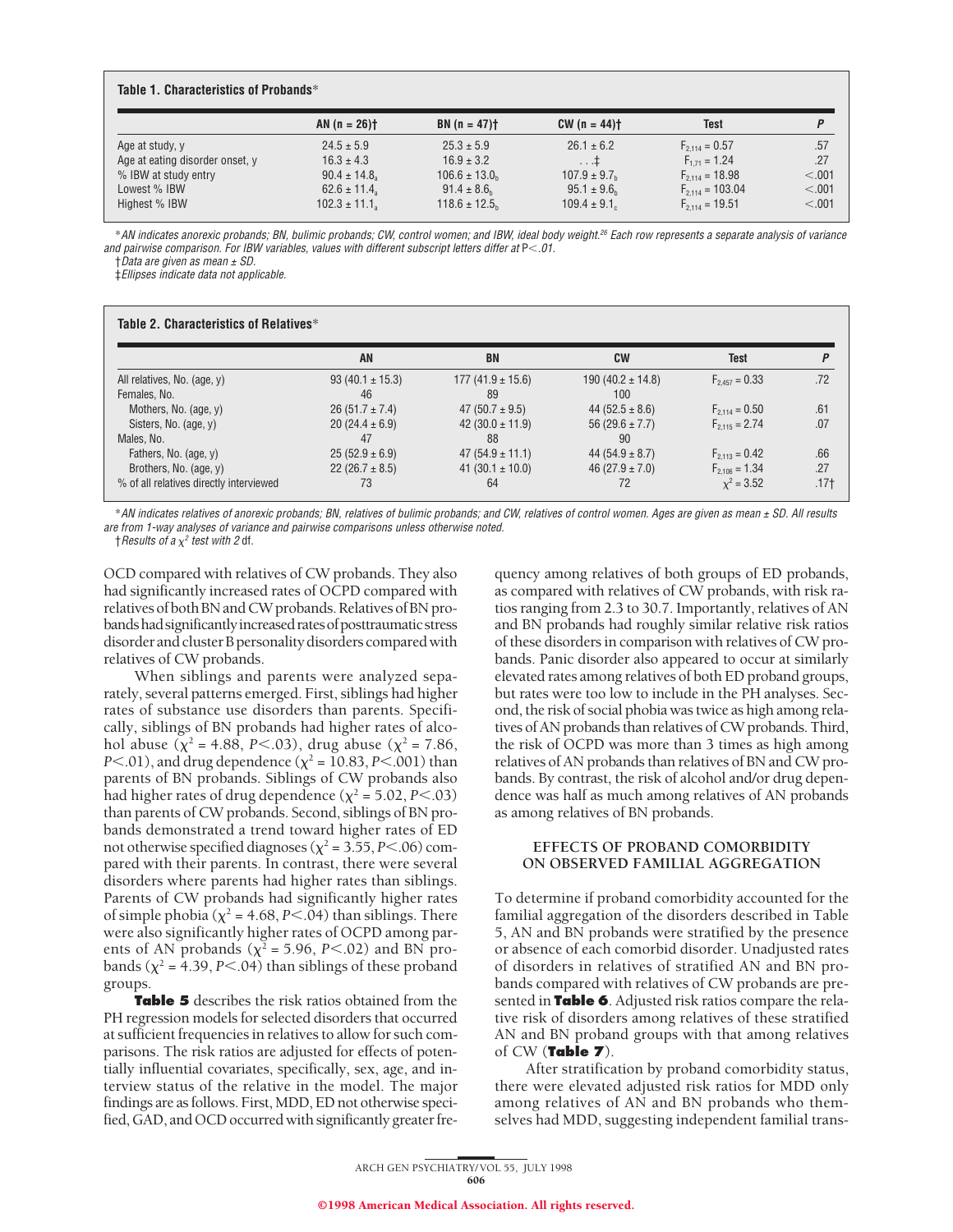**Table 3. Lifetime Rates of Psychiatric Disorders Among Probands With Eating Disorders and Control Probands**\*

| Diagnosis in<br><b>Probands</b>     | AN<br>$(n = 26)$ | <b>BN</b><br>$(n = 47)$ | <b>CW</b><br>$(n = 44)$ | $\chi^2$ | P       |
|-------------------------------------|------------------|-------------------------|-------------------------|----------|---------|
| Mood disorders                      |                  |                         |                         |          |         |
| <b>Major depressive</b><br>disorder | 46 <sub>a</sub>  | 55 <sub>a</sub>         | 2 <sub>h</sub>          | 31 25    | < 0.01  |
| Substance disorders                 |                  |                         |                         |          |         |
| Alcohol abuse                       | 8                | 19                      | 9                       | 2.50     | .29     |
| Alcohol dependence                  | $4_{\rm a}$      | 32 <sub>h</sub>         | $5_a$                   | 15.25    | .001    |
| Drug abuse                          | 4                | 9                       | $\overline{2}$          | 1.70     | .43     |
| Drug dependence                     | 0 <sub>a</sub>   | 26 <sub>h</sub>         | $2_{\rm a}$             | 15.23    | .001    |
| Anxiety disorders                   |                  |                         |                         |          |         |
| Generalized anxiety<br>disorder     | $31_a$           | 13                      | 2 <sub>b</sub>          | 11.30    | .01     |
| Social phobia                       | 31 <sub>a</sub>  | 15                      | 5 <sub>b</sub>          | 8.69     | .02     |
| Simple phobia                       | $27_a$           | 19                      | 7 <sub>b</sub>          | 5.54     | .07     |
| Panic disorder                      | 4                | 4                       | $\mathbf{0}$            | 2.02     | .36     |
| Posttraumatic stress<br>disorder    | 8                | $30_a$                  | 7 <sub>b</sub>          | 9.71     | .01     |
| Obsessive-compulsive<br>disorder    | $62_{a}$         | 21 <sub>h</sub>         | 5 <sub>c</sub>          | 29.47    | < 0.001 |
| Personality disorders               |                  |                         |                         |          |         |
| Obsessive-compulsive                | 46 <sub>a</sub>  | 4 <sub>h</sub>          | 5 <sub>b</sub>          | 23.52    | < 0.001 |
| Any cluster B disorder              | 8                | $17_a$                  | 0 <sub>h</sub>          | 8.84     | .02     |

\*AN indicates anorexic probands; BN, bulimic probands; and CW, control women. Overall comparisons are shown by row using  $\chi^2$  with 2 df or Fisher exact tests where appropriate. Individual group comparisons are made by row using  $x^2$  with 1 df and Yates correction for discontinuity, or Fisher exact tests where appropriate. Rates are given per 100. Rates with different subscript letters differ significantly from each other at  $P < .05$ . Rates without any subscripts do not differ significantly from any other rate in that row.

mission. Similar findings emerged for OCD. The findings for GAD were mixed, as risk ratios were significantly elevated among relatives of AN probands who themselves had GAD, but were not elevated among relatives of either group of BN probands. The risk ratios for social phobia among relatives of both groups of AN probands were similarly nonsignificant. Rates of OCPD among relatives of AN probands with and without OCPD were virtually identical and significantly greater than among relatives of CW probands, suggesting shared familial transmission of AN and OCPD. Cluster B personality disorders occurred at rates too low to include in the PH analyses. However, in a more extended consideration of cluster B personality disorders reported elsewhere,<sup>38</sup> we found that these disorders were significantly elevated among BN probands with a coexisting lifetime diagnosis of substance dependence and their relatives (*P* = .01). A more extended consideration of BN and substance dependence is also reported elsewhere,<sup>12</sup> where we found that these 2 disorders were independently transmitted in families.

# **SEX, AGE, AND INTERVIEW STATUS OF THE RELATIVES**

When the effects of sex, age, and interview status were examined, rates of ED not otherwise specified (*P* = .001), GAD (*P* = .02), and simple phobia (*P* = .001) were significantly higher among female than male relatives, while rates of substance dependence were significantly higher among male than female relatives  $(P = .001)$ , in accordance with re-

#### **Table 4. Unadjusted Lifetime Rates of Psychiatric Disorders Among First-Degree Relatives of Probands With Eating Disorders and Control Probands**\*

| <b>Diagnosis</b>                 | AN              | <b>BN</b>       | <b>CW</b>       |          | P       |
|----------------------------------|-----------------|-----------------|-----------------|----------|---------|
| in Relatives                     | $(n = 93)$      | $(n = 177)$     | $(n = 190)$     | $\chi^2$ |         |
| Eating disorders                 |                 |                 |                 |          |         |
| Anorexia nervosa                 | $\mathbf{1}$    | 1               | $\overline{0}$  | 2.39     | .30     |
| Bulimia nervosa                  | $\mathbf{1}$    | $\overline{2}$  | $\overline{0}$  | 4.20     | .12     |
| Binge eating disorder            | 3               | 6               | 3               | 2.20     | .33     |
| Eating disorder NOS              | $7_a$           | 12 <sub>a</sub> | 1 <sub>b</sub>  | 22.13    | < .001  |
| Any eating disorder              | 12 <sub>a</sub> | 20 <sub>a</sub> | 4 <sub>h</sub>  | 23.49    | < 0.001 |
| Mood disorders                   |                 |                 |                 |          |         |
| Maior depressive<br>disorder     | 15              | 16 <sub>a</sub> | 7 <sub>h</sub>  | 6.55     | .04     |
| Substance disorders              |                 |                 |                 |          |         |
| Alcohol abuse                    | 8               | 11              | 12              | 1.38     | .50     |
| Alcohol dependence               | 13              | 19              | 15              | 2.31     | .31     |
| Drug abuse                       | $\overline{4}$  | 10              | 5               | 4.58     | .11     |
| Drug dependence                  | $\overline{4}$  | 8               | $6\overline{6}$ | 1.53     | .47     |
| Anxiety disorders                |                 |                 |                 |          |         |
| Generalized anxiety<br>disorder  | $17_a$          | 12 <sub>a</sub> | 6 <sub>h</sub>  | 9.53     | .01     |
| Social phobia                    | 16 <sub>a</sub> | 11              | 8h              | 4.44     | .11     |
| Simple phobia                    | 15              | 16              | 12              | 0.92     | .63     |
| Panic disorder                   | $5_a$           | $7_a$           | 1 <sub>h</sub>  | 11.86    | .01     |
| Posttraumatic<br>stress disorder | 4               | $7_a$           | 2 <sub>h</sub>  | 4.83     | .09     |
| Obsessive-compulsive<br>disorder | 10 <sub>a</sub> | $\overline{7}$  | 3 <sub>b</sub>  | 6.77     | .04     |
| Personality disorders            |                 |                 |                 |          |         |
| Obsessive-compulsive             | 19 <sub>a</sub> | 7 <sub>h</sub>  | 6 <sub>h</sub>  | 14.89    | .001    |
| Any cluster B disorder           | $\mathbf{1}$    | $5_a$           | 1 <sub>b</sub>  | 5.97     | .05     |

\*AN indicates relatives of anorexic probands; BN, relatives of bulimic probands; CW, relatives of control women; and NOS, not otherwise specified. Overall comparisons are shown by row using  $\chi^2$  tests with 2 df or Fisher exact tests where appropriate. Individual group comparisons are made by row using  $x^2$  tests with 1 df and Yates correction for discontinuity, or Fisher exact tests where appropriate. Rates are given per 100. Rates with different subscript letters differ significantly from each other at  $P<.05$ . Rates without any subscripts do not differ significantly from any other rate in that row.

cent epidemiological findings.26 Rates of MDD (*P* = .001), substance dependence (*P* = .001), ED not otherwise specified  $(P = .001)$ , panic disorder  $(P = .05)$ , and posttraumatic stress disorder  $(P = .01)$  were significantly higher among younger relatives. Finally, rates of social (*P* = .05) and simple  $(P = .01)$  phobias were signficantly higher among directly interviewed relatives. There were no significant differences in the rates of any disorders between those relatives who were directly interviewed face-to-face compared with those who were directly interviewed by telephone.

#### **COMMENT**

This is the first study, to our knowledge, to compare diagnostically "pure" groups of restricting-type AN probands, normal-weight BN probands, and matched community controls by means of contemporary familyepidemiological methods. Our data support other studies<sup>39</sup> suggesting a common familial vulnerability for both AN and BN, which may manifest on a spectrum from clinically subthreshold forms (eg, ED not otherwise specified) to full-blown EDs. Both MDD and OCD, which commonly co-occur with EDs, appeared to be transmitted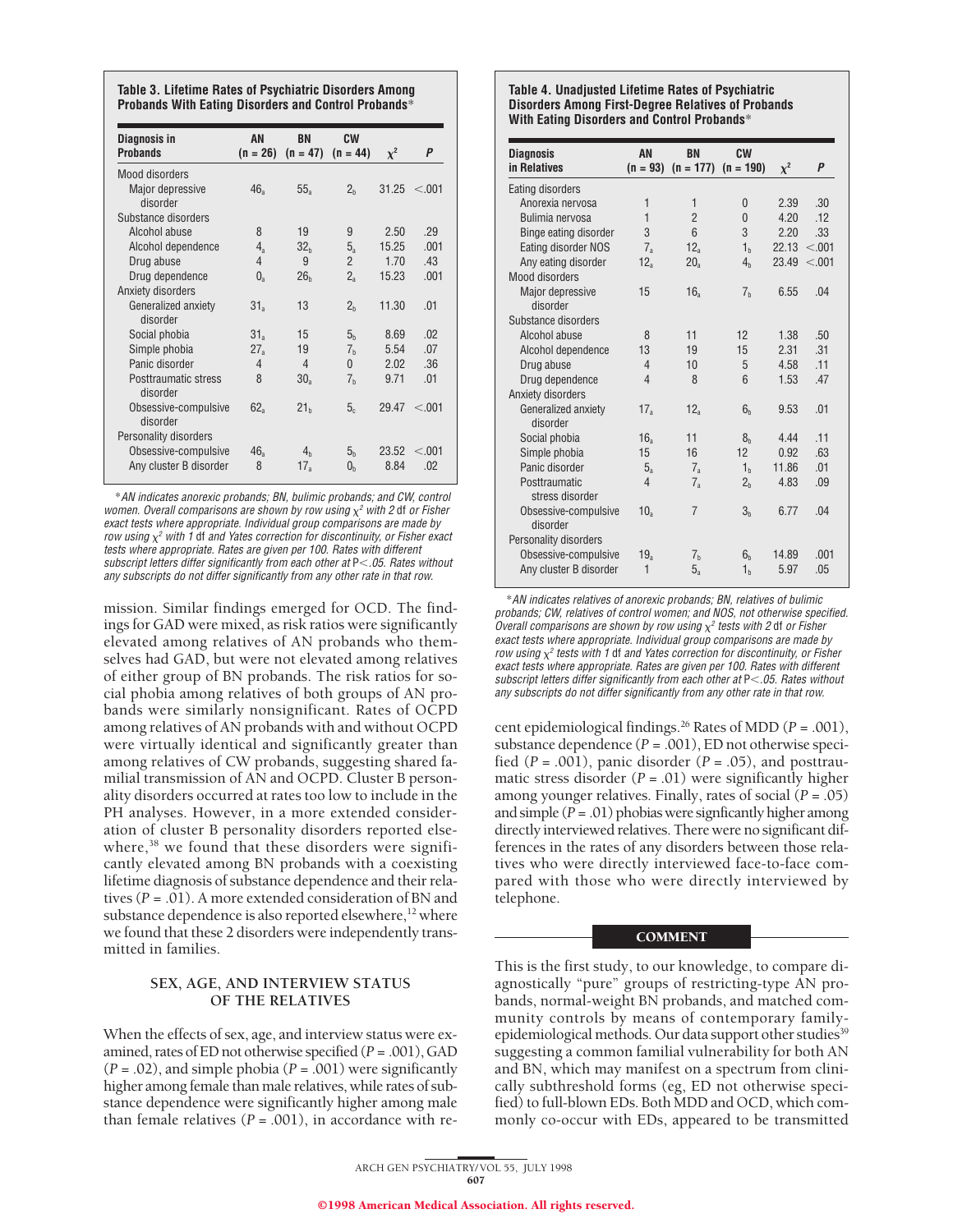#### **Table 5. Adjusted Risk Ratios (95% Confidence Interval) for Disorders Among First-Degree Relatives of Probands With Eating Disorders and Control Probands**\*

|                                | AN vs CW          | <b>BN vs CW</b>       | AN vs BN         |
|--------------------------------|-------------------|-----------------------|------------------|
| Mood disorders                 |                   |                       |                  |
| Major depressive disorder      | $2.3(1.1-4.8)$    | $2.3(1.2 - 4.4)$      | $1.0(0.5-1.9)$   |
| Substance disorders            |                   |                       |                  |
| Alcohol and/or drug dependence | $0.7(0.4-1.3)$    | $1.3(0.8-2.0)$        | $0.5(0.3-1.0)$   |
| Eating disorders               |                   |                       |                  |
| Eating disorder NOS            | $15.0(1.8-125.1)$ | $30.7(4.1 - 228.0)$ § | $0.5(0.2-1.2)$   |
| Anxiety disorders              |                   |                       |                  |
| Generalized anxiety disorder   | $3.1(1.5-6.8)$ ‡  | $2.3(1.1-4.7)$        | $1.4(0.7-2.7)$   |
| Social phobia                  | $2.1(1.0-4.3)$    | $1.5(0.7-2.9)$        | $1.3(0.7-2.8)$   |
| Obsessive-compulsive disorder  | $4.1(1.4-12.2)$   | $3.0(1.1-8.5)$        | $1.3(0.6-3.1)$   |
| Personality disorders          |                   |                       |                  |
| Obsessive-compulsivell         | $3.6(1.6-8.0)$ ‡  | $1.2(0.5-2.8)$        | $3.3(1.5-7.2)$ ‡ |

\*AN indicates relatives of anorexic probands (n <sup>=</sup> 93); BN, relatives of bulimic probands (n <sup>=</sup> 177); CW, relatives of control women (n <sup>=</sup> 190); and NOS, not otherwise specified. Sex, age, and interview status were controlled for in these analyses. These results represent 3 separate models calculated for each disorder for each pairwise group comparison.

 $+P<.05.$ 

 $\ddagger P < .01$ .

 $$P<.001$ .

 $\parallel$ A logistic regression rather than proportional hazards model was used for this variable; hence, the odds ratio rather than the relative risk ratio is reported in the table.

#### **Table 6. Effect of Proband Comorbidity on Unadjusted Lifetime Rates of Disorders Among First-Degree Relatives of Probands With Eating Disorders vs Those of Control Probands**\*

| <b>Proband</b><br><b>Comorbidity Status</b> | Disorders in Relatives, No. (%)            |                                        |               |                                         |                                                     |  |
|---------------------------------------------|--------------------------------------------|----------------------------------------|---------------|-----------------------------------------|-----------------------------------------------------|--|
|                                             | <b>Maior</b><br><b>Depressive Disorder</b> | Generalized<br><b>Anxiety Disorder</b> | Social Phobia | Obsessive-compulsive<br><b>Disorder</b> | Obsessive-compulsive<br><b>Personality Disorder</b> |  |
| $AN +$                                      | $8/42(19)$ <sup>+</sup>                    | $7/30(23)$ ‡                           | 5/32(16)      | $7/53(13)$ ‡                            | 10/49 (20)‡                                         |  |
| $BN +$                                      | $20/99(20)$ $\pm$                          | 3/19(16)                               | 2/25(8)       | $4/34(12)$ <sup>+</sup>                 | $4/11(36)$ ±                                        |  |
| <b>CW</b>                                   | 14/190 (7)                                 | 11/190(6)                              | 15/190(8)     | 5/190(3)                                | 11/190(6)                                           |  |
| $AN -$                                      | 6/51(12)                                   | $9/63$ (14) §                          | $10/61(16)$ § | 2/40(5)                                 | $8/44(18)$ <sup>+</sup>                             |  |
| $BN -$                                      | 7/77(9)                                    | 19/157 (12) §                          | 17/151 (11)   | 9/142(6)                                | 9/165(6)                                            |  |
| $CW -$                                      | 13/188 (7)                                 | 11/185(6)                              | 14/185(8)     | 5/183(3)                                | 10/182(6)                                           |  |

\*AN indicates anorexic probands; BN, bulimic probands; CW, control women; plus sign, probands with the same comorbid disorder as that measured in the relatives; and minus sign, probands without the same comorbid disorder as that measured in the relatives.

†P,.05 vs CW relatives.

 $\dot{\text{+P}}$ , 01 vs CW relatives.

 $\frac{1}{8}P<.07$  vs CW relatives.

independently from AN and BN in families. Similarly, substance dependence appeared to be transmitted independently from BN. Thus, our findings do not suggest a common cause between these disorders and EDs.

However, certain personality traits may reflect a source of liability for particular phenotypes of disordered eating. Our results suggest a shared familial transmission of AN and OCPD, which raises the possibility that it is necessary to have a risk for both OCPD and an ED to develop restricting-type AN. Our data also suggest that impulsivity and affective instability are important in the development of BN and substance dependence.

#### **EATING DISORDERS**

Few relatives met *DSM-III-R* criteria for AN or BN. Instead, relatives of AN and BN probands had a 7 to 12 times higher rate of ED not otherwise specified diagnoses (which encompassed subthreshold forms or "broad" diagnostic categories of AN and BN), compared with relatives of CW probands. Our findings and those of Walters and Kendler<sup>39</sup> suggest familial aggregation of a broad spectrum of EDs.

# **DEPRESSION**

Lifetime rates of MDD were in the low to midrange of those previously reported for ED probands<sup>16,18</sup> and their firstdegree relatives.<sup>4,5,8,40</sup> We found that depression and EDs were transmitted independently in families, confirming some findings in this area, $4,6$  and contrary to some findings suggesting that EDs may be a variant expression of affective disease.5,7,23 Other studies' findings have been inconclusive.8,10 The familial coaggregation of depression and EDs may best be explained by some common familially transmitted factors and some factors that are distinct.<sup>9</sup>

## **SUBSTANCE DEPENDENCE**

There were elevated rates of substance dependence among BN probands and their relatives, within the ranges pre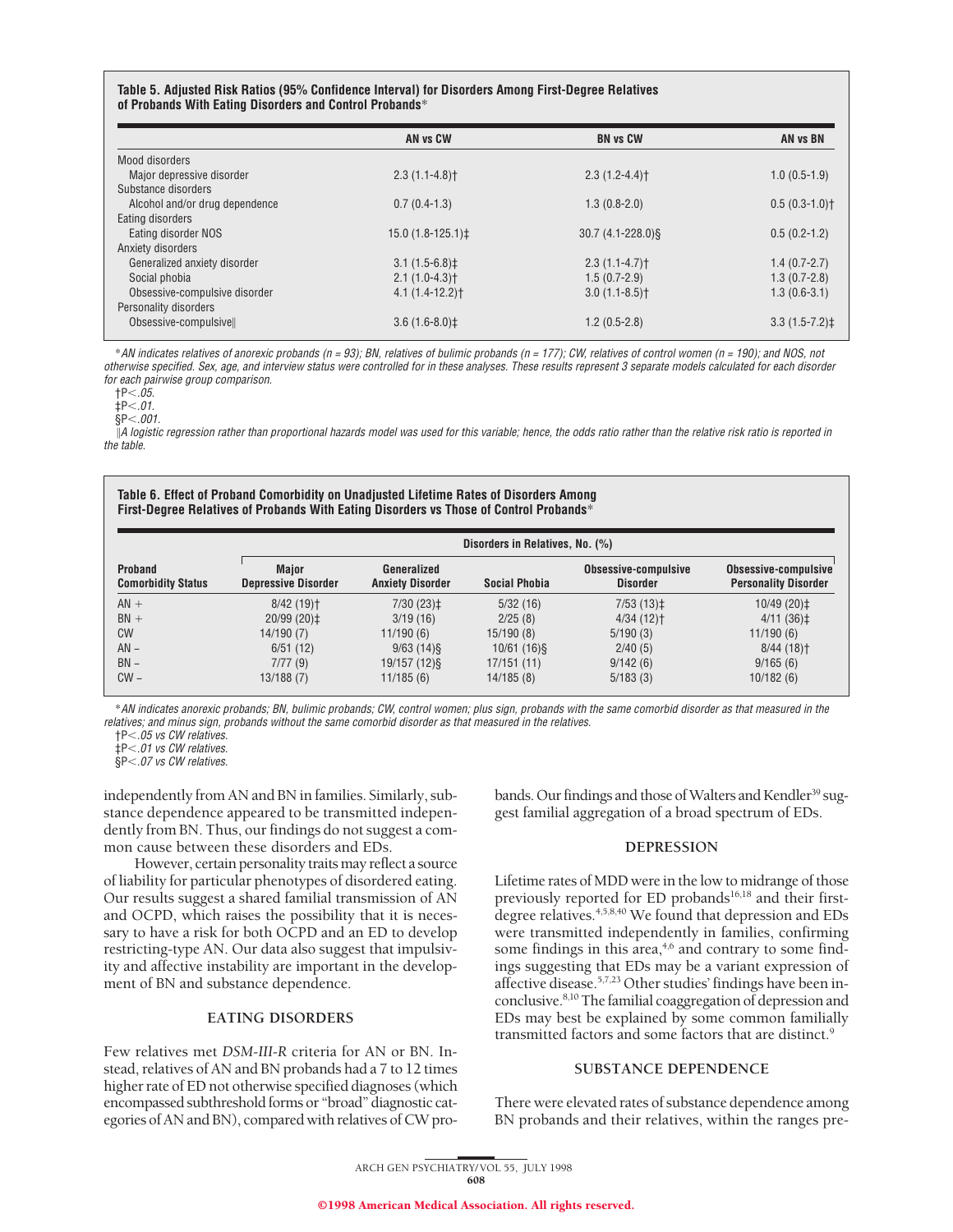**Table 7. Effect of Proband Comorbidity on Adjusted Risk Ratios (95% Confidence Interval) for Disorders Among First-Degree Relatives of Probands With Eating Disorders vs Those of Control Probands**\*

| Proband<br><b>Comorbidity Status</b>                         | <b>Disorders in Relatives</b>                                            |                                                                        |                                                                      |                                                                         |                                                          |  |
|--------------------------------------------------------------|--------------------------------------------------------------------------|------------------------------------------------------------------------|----------------------------------------------------------------------|-------------------------------------------------------------------------|----------------------------------------------------------|--|
|                                                              | <b>Maior</b><br><b>Depressive Disorder</b>                               | Generalized<br><b>Anxiety Disorder</b>                                 | <b>Social Phobia</b>                                                 | Obsessive-compulsive<br><b>Disorder</b>                                 | Obsessive-compulsive<br><b>Personality Disordert</b>     |  |
| $AN + vs CW$<br>$AN - vs CW$<br>$BN + vs CW$<br>$BN - vs CW$ | $4.2(1.4-12.4)$ ‡<br>$1.7(1.1-7.6)$<br>$5.3(2.5-11.3)$<br>$1.2(0.6-3.8)$ | $4.0(1.3-12.8)$<br>$1.3(0.4-3.7)$<br>$2.4(0.5-11.7)$<br>$1.4(0.5-4.0)$ | $1.8(0.5-6.3)$<br>$1.6(0.5-4.5)$<br>$0.8(0.1-5.6)$<br>$1.7(0.5-5.4)$ | $6.6(1.2-36.4)\$<br>$0.7(0.1-5.7)$<br>$4.2(0.6-31.5)$<br>$1.3(0.3-6.1)$ | $3.6(1.2 - 11.3)$ §<br>$2.0(0.6-6.5)$<br>$\dots$ #<br>.# |  |

\*AN indicates anorexic probands; BN, bulimic probands; CW, control women; plus sign, probands with the same comorbid disorder as that measured in the relatives; and minus sign, probands without the same comorbid disorder as that measured in the relatives. Sex, age, and interview status were controlled for in these analyses.

†A logistic regression rather than proportional hazards model was used for this variable; hence, the odds ratio rather than the relative risk ratio is reported in the table.

 $\S P < .05.$ 

 $\text{NP} < .001.$ 

 $\P P < .07.$ 

#Sample size after stratification was too small to conduct this analysis.

viously reported.<sup>41,42</sup> Specifically, rates were elevated only among relatives of BN women who themselves were substance dependent.<sup>12</sup> Together, these findings and those of others<sup>9,13,14</sup> suggest that BN and substance use disorders do not share a common transmissible factor.

# **ANXIETY DISORDERS**

Nearly every AN proband, more than two thirds of BN probands, and almost half of their relatives had a lifetime history of an anxiety disorder. Proband rates are somewhat higher than in some previous studies<sup>15,16,18</sup> and similar to those from another well-controlled study.43 Differences may result from greater diagnostic sensitivity with direct interviews than with other, less-sensitive techniques (eg, chart review), or from the fact that we used the Schedule for Affective Disorders and Schizophrenia–Lifetime Version rather than the Structured Clinical Interview for DSM-III-R.<sup>44</sup> Only a few previous studies have conducted a limited assessment of anxiety disorders among the relatives of ED probands,<sup>45,46</sup> and none have examined patterns of familial transmission. We found that OCD and EDs were independently transmitted in families; specifically, the rate of OCD was elevated among relatives of ED probands who themselves had OCD. Thus, although OCD and EDs frequently co-occur within individuals and within families, we found no evidence of a shared causative factor. While we found some suggestion of a common familial transmissible factor between AN and social phobia, sample size after stratification was too small to clarify this association. Future research should further examine the relationship between anxiety disorders and EDs with a larger ED sample selected for stratification on anxiety disorders of interest.

# **OBSESSIVE-COMPULSIVE PERSONALITY DISORDER**

The AN probands had high rates of OCPD. This supports clinical reports of perfectionism and inflexibility among individuals with restricting-type  $AN$ ,<sup>1-2,47</sup> as well as past research.19-22 Of our AN probands, 31% had OCPD *and* OCD.

Although OCPD is not necessary for the development of OCD, these individuals may be more prone to OCD than those without this personality pattern.<sup>48</sup> Our study is the first, to our knowledge, to investigate OCPD among the relatives of women with EDs. Rates were elevated among relatives of AN probands, irrespective of the presence of OCPD among the probands themselves. These findings raise the possibility that OCPD and AN represent a continuum of phenotypic expressions of a similar genotype. Alternatively, restricting-type AN may occur only in the presence of risk factors for both an ED and OCPD. However, it is important to note that the reliability of personality disorder diagnoses is questionable. It is not clear whether the discrete category of OCPD or some dimensional component (eg, perfectionism or rigidity) is truly operative.

# **CLUSTER B PERSONALITY DISORDERS**

Affective dysregulation often occurs in BN probands.<sup>47,49,50</sup> We found elevated rates of cluster B personality disorders among BN probands, which were within the lower bounds of rates reported in the literature.<sup>19,21,22</sup> Additional analyses suggest that affective instability and impulsivity are particularly present in a subset of BN women who have substance dependence.<sup>38</sup>

#### **LIMITATIONS**

One limitation of the present study is the relatively small number of AN probands, which may have limited the power to detect cases of full-blown EDs among relatives. Therefore, a more definite conclusion regarding the relationship between AN and BN awaits a similar pattern of findings for threshold cases of AN and BN among relatives from future family studies with larger sample sizes. The small number of AN probands is likely to have also restricted the power of the PH analyses conducted on stratified proband groups. A second limitation is that, although unbalanced sample sizes were somewhat unavoidable given the nature of our clinical study, this is likely to have affected the results of pairwise comparison significance tests for some of the analyses. In addition,

 $\sharp P<.01$ .